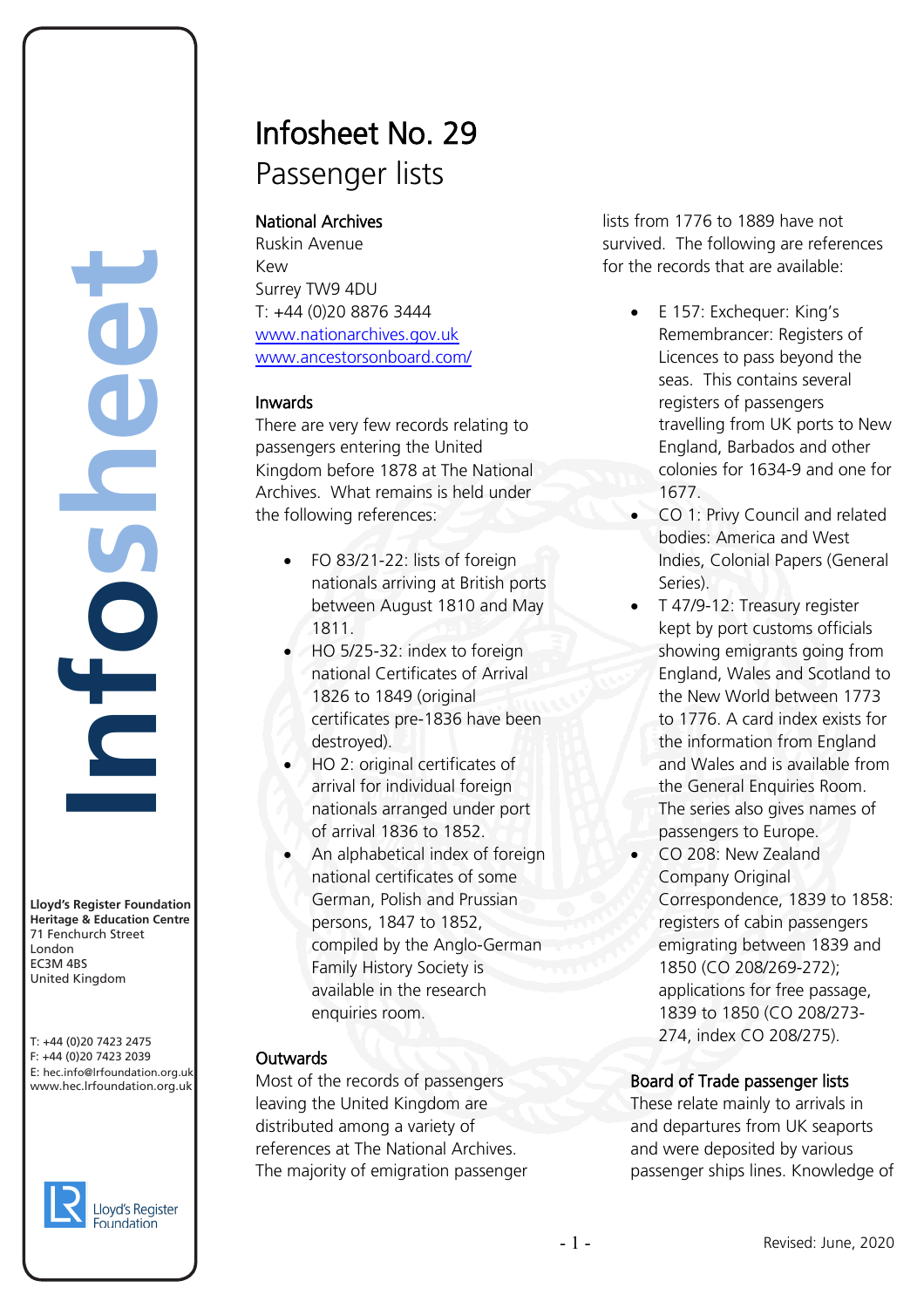the year, month and port of departure or arrival is essential to search some of these records. However, information on BT27 Outward Passenger Lists for longdistance voyages leaving the British Isles from 1960 to 1890 can now be searched online.

The database has been created by Findmypast.com, in association with The National Archives and it can be searched at:

#### [www.ancestorsonboard.com/](http://www.ancestorsonboard.com/)

The BT passenger lists are arranged in two series:

- BT 26: arrivals 1878 to 1960.
- BT 27: departures, 1890 to 1960.
- BT 32: Register of Passenger Lists, 1906 to 1951: contain names of ships for which passenger lists are available in BT 26 and BT 27. They are not complete.

In general, passenger lists do not exist for the following:

- Ships travelling between ports in Ireland, Scotland, Wales and England
- Ferries including those on the English Channel, North Sea and Irish Sea
- Feeder ships carrying passengers across the North Sea for onward passage by transatlantic steamers
- Ships sailing between Britain and all European ports, or those which lie on the shores of the Mediterranean Sea, including all islands in the Mediterranean such as

Malta unless the sip's voyage started or ended outside that area

- Cruise ships
- Troop ships although there are some  $20<sup>th</sup>$  century records for civilian passengers on troop transports
- Ships bound for Britain but which sank before they reached their port. (This means there is no arrival list for the Lusitania's last voyage, not for any other ships which did not reach its british destination for whatever reason). $<sup>1</sup>$  $<sup>1</sup>$  $<sup>1</sup>$ </sup>

#### Overseas archives

Information relating to emigrants may be found in the national archives of the destination country. Contact details for some useful sources follow:

#### The National Archives and Record Service

Constitution Avenue General Services Administration Washington DC 20408 USA

- Customs Passenger Lists, 1800- 1890
	- Not all ports are covered for all of this period. Details given for each passenger (all travellers, not just emigrants) are: name, age, sex, occupation, country of origin, country of destination. Details also given of deaths on passage.

<sup>1</sup> Taken from Fenton, Briody and Macdonald (eds) Maritime Information: A guide to libraries and sources of information in the United Kingdom (Maritime Information Association, London: 2004).

 $\frac{1}{2}$ 

**Lloyd's Register Foundation Heritage & Education Centre** 71 Fenchurch Street London **Information** EC3M 4BS United Kingdom

<span id="page-1-0"></span>



**e**

**t**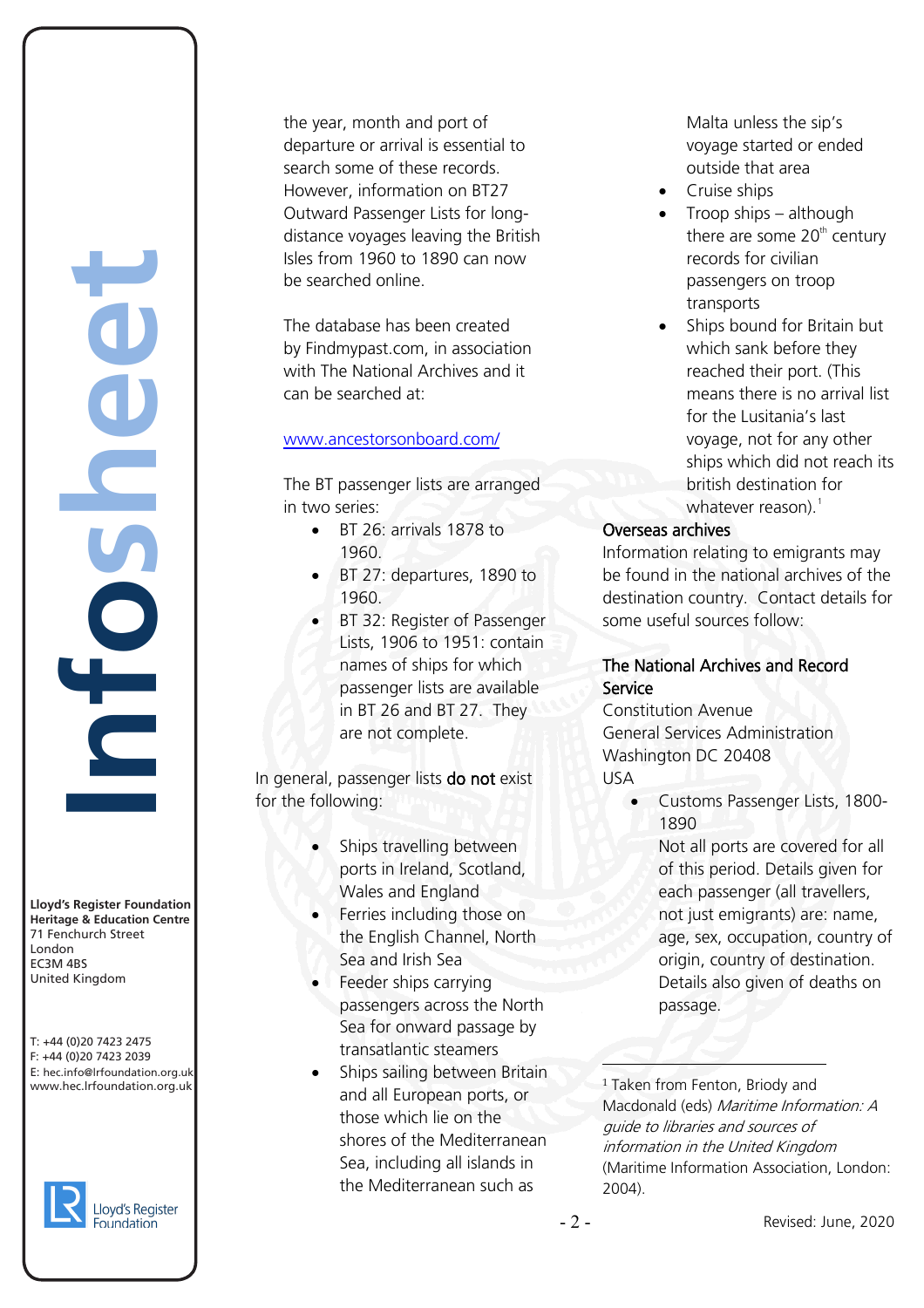**Lloyd's Register Foundation Heritage & Education Centre** 71 Fenchurch Street London **Information** EC3M 4BS United Kingdom yd's Register Foundat<br>Vitage & Education Cerenchurch Street<br>Fenchurch Street<br>Idon<br>144 (0)20 7423 2475<br>44 (0)20 7423 2475<br>ec.info@Irfoundation.org<br>w.hec.Irfoundation.org

**n**

**o**

**s**

**e**

**e**

**t**

**h**

**f**

T: +44 (0)20 7423 2475 F: +44 (0)20 7423 2039 Fax: +44 (0)20 7423 2039 E: hec.info@lrfoundation.org.uk www.hec.lrfoundation.org.uk



- Immigration Passenger Lists, dating from 1890.
- These give all the above information and also place of birth, last place of residence and sometimes the address of a relative in the country of origin.
- Records of Births, Marriages and Deaths before 1900.
- Census records for the years 1790-1877.
- Also hold microfilm copies for 1880 and 1900.

#### Immigration and Naturalisation Service

New York NY 10007 USA

> Passenger lists less than fifty years old.

#### The Department of State

Washington DC 20520 USA

> • Information concerning births, marriages and deaths after 1900.

#### The British Library of Political and Economic Science

(The London School of Economics) Houghton Street London, WC2A 2AE T: +44 (0)20 7405 7686

> • Holds microfilm copies of the USA National Archives passenger lists for a number of years.

# The New York Public Library

The Research Libraries 5th Avenue and 42nd Street New York NY 10018

> See the 18 volume Dictionary Catalogue of Local History and Genealogy Division.

# The New York Genealogical and Biographical Society Library

122 East 58th Street New York NY 10022

> • Produces the New York Genealogical and Biographical Record, which publishes queries.

# The American Irish Historical Society **Library**

991 Fifth Avenue New York NY 10028

The Local History and Genealogy **Section** Library of Congress Washington DC 20540

US National Park Services Immigration Museum Ellis Island New York

#### The National Immigration Archives and the Balch Institute 185 Seventh Street Philadelphia PA 19106

Canada

Public Archives of Canada 395 Wellington Street **Ottawa** Ontario K1A 0N3

- Juvenile Emigrants to Canada:
- Often orphans and thus the subject of a special series of archives which are indexed for personal names. 1869-1900 sent out by emigration societies.
- 1889-1916 sent out by Boards of Guardians of the Poor.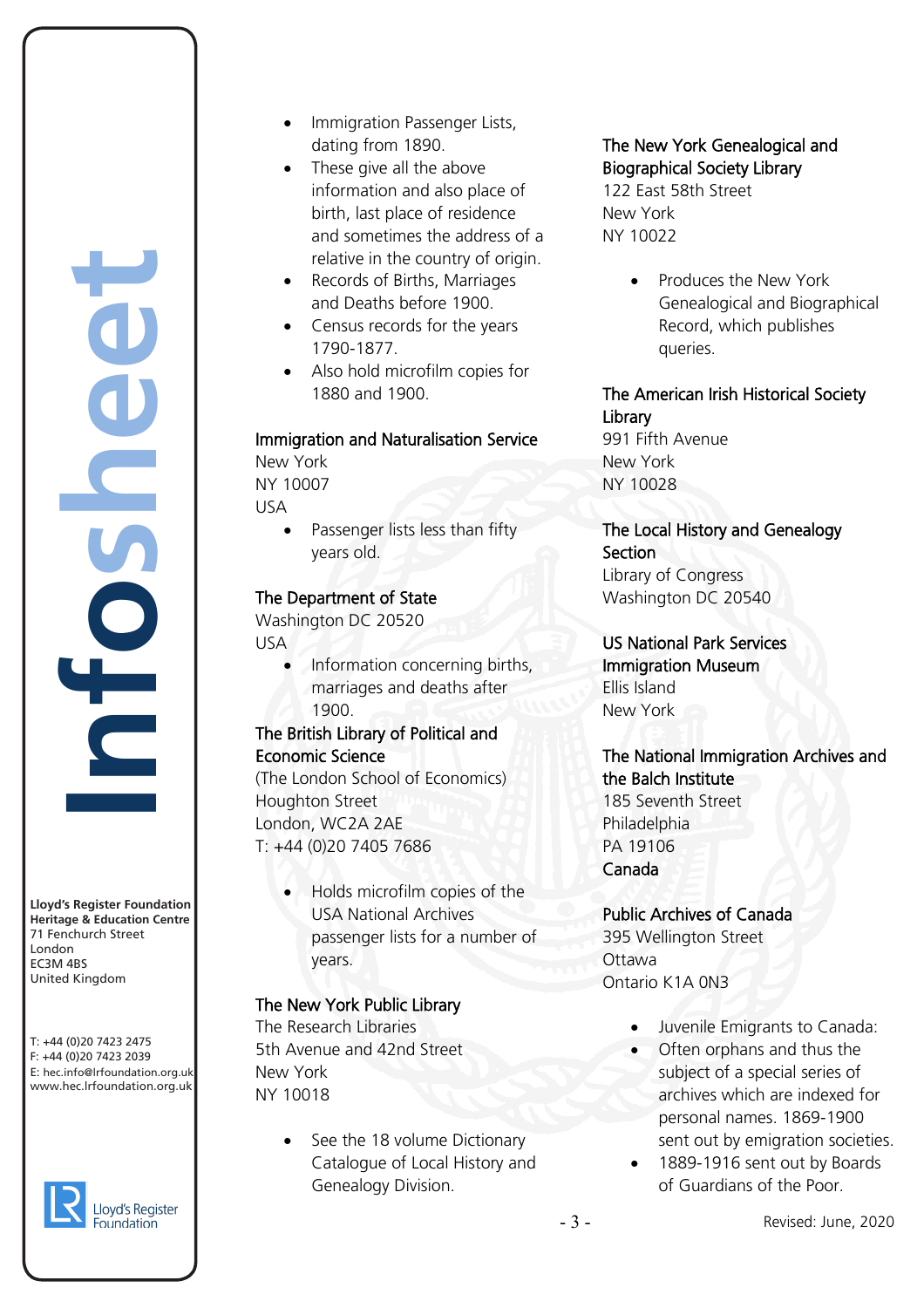**Lloyd's Register Foundation Heritage & Education Centre** 71 Fenchurch Street London **Information** EC3M 4BS yd's Register Foundat<br>Vitage & Education Cerenchurch Street<br>Fenchurch Street<br>Idon<br>144 (0)20 7423 2475<br>44 (0)20 7423 2475<br>ec.info@Irfoundation.org<br>w.hec.Irfoundation.org

**n**

**o**

**s**

**e**

**e**

**t**

**h**

**f**

United Kingdom T: +44 (0)20 7423 2475 F: +44 (0)20 7423 2039 Fax: +44 (0)20 7423 2039 E: hec.info@lrfoundation.org.uk



Foundation

www.hec.lrfoundation.org.uk

- Other Emigrants:
- Passenger manifests contain similar information to the USA passenger lists. Details of major ports from 1865 or later till 1908.
- Census Records 1666-1881.
- Lists of voters prepared during the federal election years since 1935.

# Records of Entry Unit

Canada Employment and Immigration Commission 10th Floor 140 Place du Portage Phase IV Ottawa K1A 0J9

• Information regarding emigrants to Canada after Spring 1908.

#### Archives Nationales de Quebec

PO Box 10450 Sainte-Foy Quebec G1V 4N1

# Provincial Archives of Alberta

12845-102 Avenue **Edmonton** Alberta T5N 0M6

# Australia

# New South Wales Record Office

The State Archives 2 Globe Street The Rocks Sydney NSW 2000

- Convicts Indents 1788-1842, 1849. From Botany Bay, NSW, which was appointed a convict colony in 1786.
- Passenger Lists (Free Passengers) July 1826-December 1922. Post 1923 see Federal Archives.
- Immigration Lists (Assisted Passengers) 1826-1896: Detailed records including men and women on early migrant ships, persons on Government ships and Bounty ships, lists of immigrants and wives and families of convicts.

# Public Record Office of Victoria

80 Collins Street Melbourne Victoria 3000

- Passenger Lists (unassisted) 1852-1923
- Passenger Lists (assisted) 1839- 1871
- Index to Passenger Ships 1880- 1924
- Card Index to Naturalisation Certificates 1851-1900

# Battye Library of West Australian History and Archives 102 Beaufort Street

Perth Western Australia 6000

• Passenger and convict lists for Freemantle and Albany 1829-1932.

# Queensland State Archives Anerley Road Dutton Park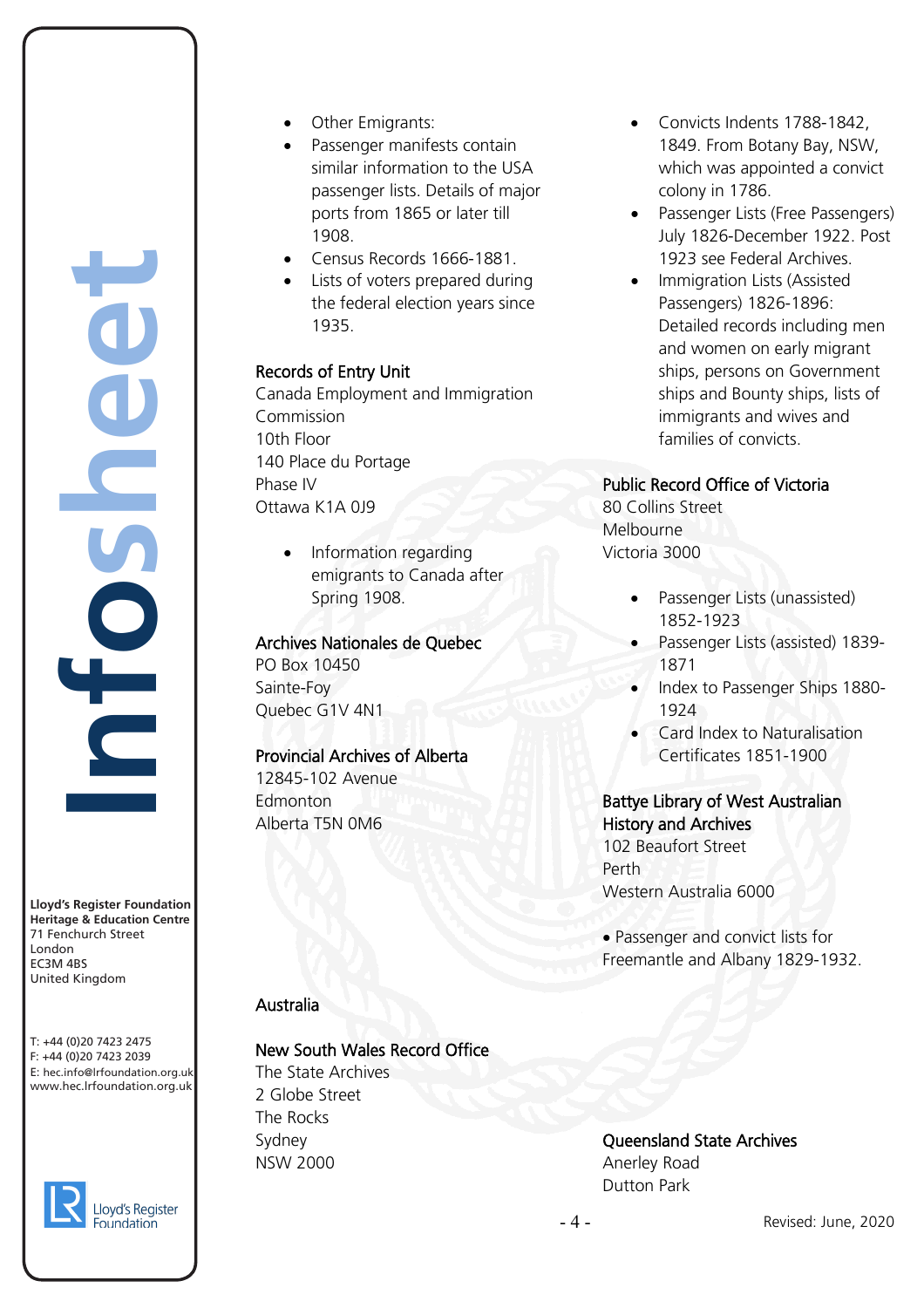**nfosheet**yd's Register Foundat<br>Vitage & Education Cerenchurch Street<br>Fenchurch Street<br>Idon<br>144 (0)20 7423 2475<br>44 (0)20 7423 2475<br>ec.info@Irfoundation.org<br>w.hec.Irfoundation.org

**Lloyd's Register Foundation Heritage & Education Centre** 71 Fenchurch Street London **Information** EC3M 4BS United Kingdom

#### T: +44 (0)20 7423 2475 F: +44 (0)20 7423 2039 Fax: +44 (0)20 7423 2039 E: hec.info@lrfoundation.org.uk www.hec.lrfoundation.org.uk



#### Queensland 4102

- Immigration Department Records 1848 to date
- Passenger Lists 1848 to date
- Records of Immigration Agents 1848 to date often give details of where immigrants went after arrival
- Land Orders (mainly unassisted passengers) 1848 to date

#### South Australian Archives

State Library of South Australia Northern Terrace Adelaide SA 5000

- Unofficial Passenger Lists 1836- 1845 (very incomplete)
- Official Lists (Assisted immigrants) 1847-1886
- Passenger Lists (newspapers) 1888-1940
- Applications for assisted passage to Australia
- Lists of Ships' Arrivals 1836- 1849

#### The Australian Archives Office

Federal Archives (National Archives)

> Records of ships' passenger lists from 1924-1964.

#### New Zealand

#### Archives of New Zealand

PO Box 6162 Te Aro Wellington

- New Zealand Company Register passenger lists for major ports from 1840-1850.
- Embarkation Registers (assisted passengers )1871-1888
- Shipping lists Auckland 1882- 1887, Wellington 1857-1910. (These give the name of crew and assisted and unassisted passengers.)

#### Archives Office of Tasmania

91 Murray Street Hobart 7000

- Convicts lists 1803-1853
- Governers Despatches received by Colonial Office 1825-1855
- Board of Immigration Records 1840-1887. The major source for assisted passengers.
- Passenger lists of trade and customs departments 1903- 1921, 1923-1938 & 1946- 1951.

#### Suggested reading